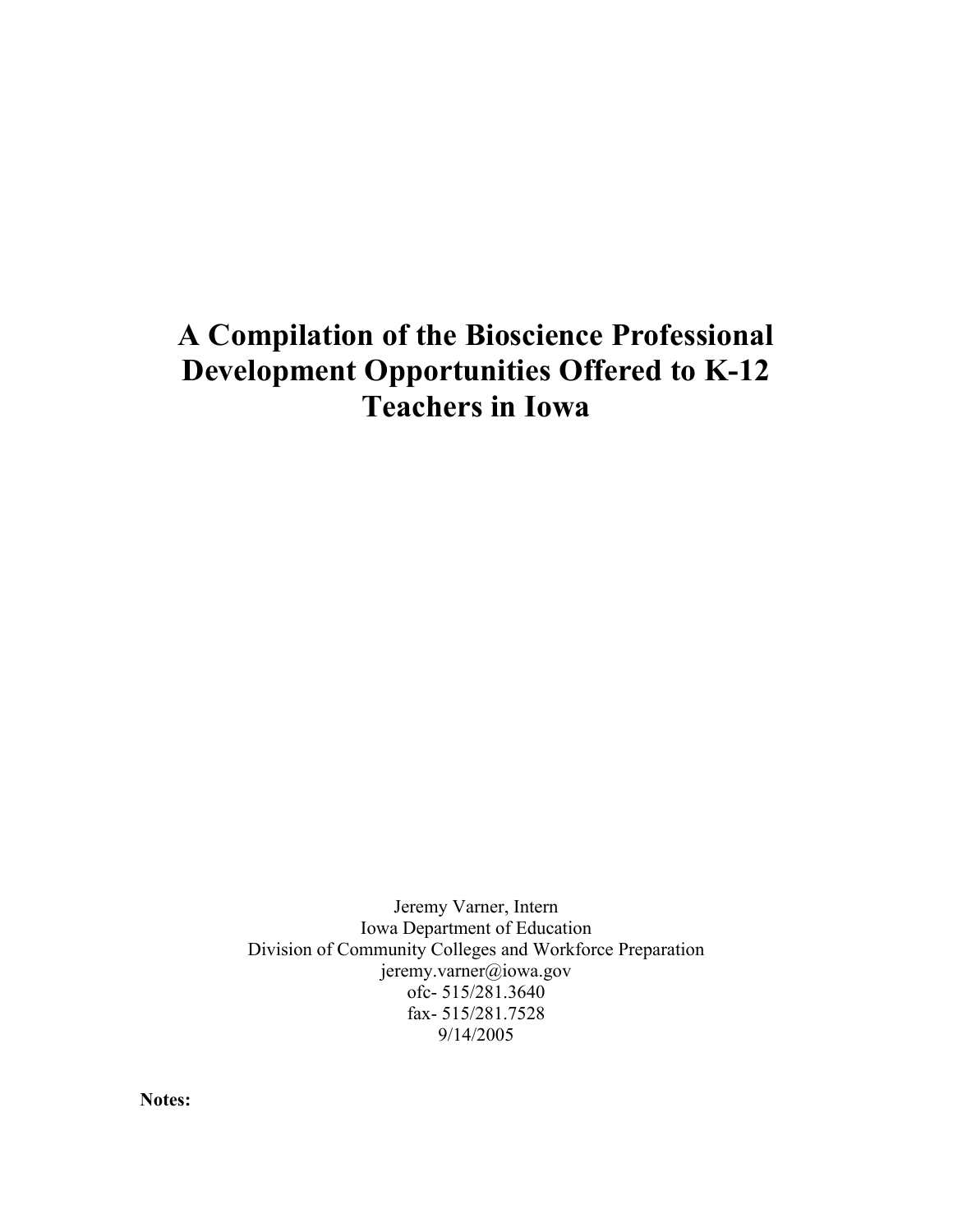Professional development opportunities are offered piecemeal to K-12 teachers in Iowa through Area Education Agencies (AEAs), Regents' institutions, community colleges, private colleges, private corporations, and out-of-state institutions (often online). Compiling a comprehensive list of in-service and pre-service opportunities for primary and secondary public school educators is not feasible for a variety of reasons. However, this report briefly summarizes most of the bioscience-related options for professional development available for K-12 educators this summer and over the past year. The focus is primarily on bioscience/biotechnology workshops and summer institutes for middle and high school science teachers and inquiry-based science workshops for elementary school educators. Professional development opportunities from past years or in related fields (e.g. mathematics, writing) are not included. This report also does not attempt to quantify the number or percentage of teachers participating in science/bioscience workshops and institutes. At least as importantly, it also remains unclear how these professional development opportunities translate (or fail to translate) into the classroom. Sources for this report include: AEAs- individual AEA website's list of offerings, several AEA science consultants and some AEA professional development coordinators (at all but three of the institutions); Regents universitiesindividual institution websites, contact with some program coordinators and staff; community colleges- conversations with faculty, math/science department chairs, deans, or chief academic officers at most of the colleges; a recent survey of 1,000 public school teachers relating to biotechnology.

A graduate student at UNI is conducting a survey of biology, agriculture, and family/consumer sciences teachers related to biotechnology that is expected to be complete in September. While it is difficult to draw many conclusions thus far (only 46% have responded and only about half were science teachers), some preliminary results are worthy of being noted. First, of the 458 teachers (1,000 surveyed) responding, 70% reported insufficient knowledge of biotechnology as a barrier to incorporating it in the classroom. Only 51% of the teachers reported having any professional development experience with biotechnology. Of those that had such experiences, most reported having taken courses or short workshops through ISU. Approximately 72% of respondents reported that a lack of funding for professional development provided by the school district was a moderate or strong barrier to incorporating biotechnology education in the classroom (it was the second strongest barrier reported). The survey is expected to be complete by the end of the summer.

It appears that most science-related professional development opportunities available are for elementary school teachers (hands-on, inquiry-based methods). While it seems that a concerted effort to improve science education at the elementary level is in the works with the Department of Education's Every Child Inquires (ELI) initiative and AEA workshops, professional development opportunities for high school science teachers appear to be limited with the vast majority offered through the state's Regent universities. The AEAs do not appear to have the laboratory space or equipment necessary for these workshops. Partnerships with area community colleges may be a partial solution to this problem since many of these institutions have experience in biotechnology, well-trained faculty, laboratory space/equipment, and are accessible (both geographically and in terms of cost). However, even if professional development opportunities are offered to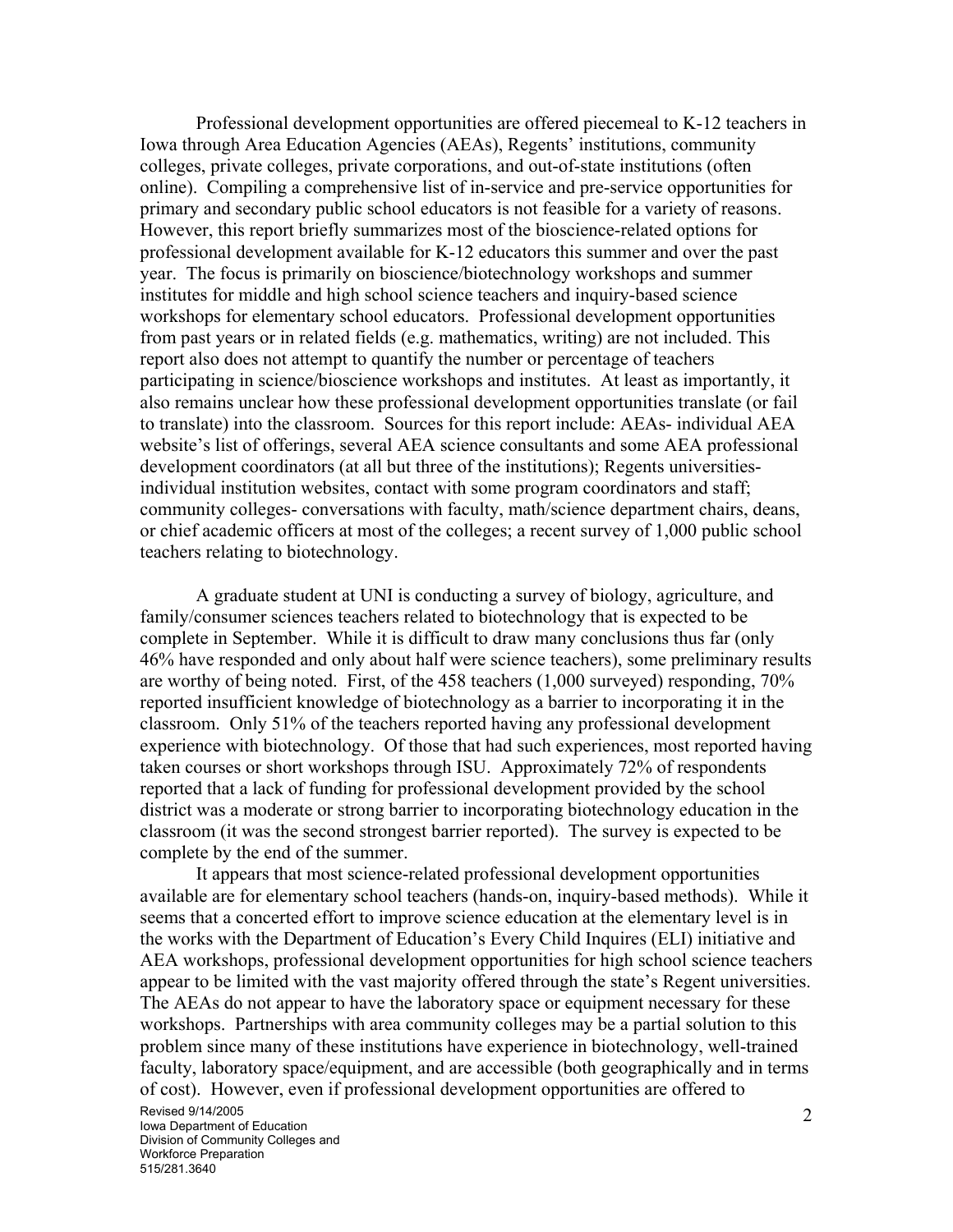teachers, there is no guarantee that they will translate into curriculum changes, especially for short two-day workshops. Several additional barriers may prevent implementation of new biotechnology curricula, including a lack of funding for classroom lab equipment. While ISU's BOEC attempts to resolve this issue by providing free equipment, nearly 76% of the teachers surveyed reported that a lack of funding for equipment was a moderate or significant barrier to incorporating biotechnology into their classrooms (this was the strongest barrier reported). Project SEMI appears to address this issue by essentially allowing districts to share expensive laboratory space and equipment on a rotating basis (very similar to how hospitals share imaging equipment although financed differently). However, Project SEMI is largely confined to Heartland AEA and anecdotal evidence suggests most secondary schools are using outdated science equipment (and training).

# **Regent University Offerings**

### **Iowa State University**

Several biotechnology-related professional development opportunities are offered to K-12 teachers through Iowa State University (ISU) outreach programs. The Biotechnology Outreach Education Center provides many 3-4 day workshops to teachers in a variety of fields and the Plant Genomics Outreach program offers an extensive seven-week program for a small number of biology teachers. Additionally, workshops on biotechnology education are offered through ISU Extension.

The Biotechnology Outreach Education Center (BOEC) in the Office of Biotechnology has offered professional development opportunities to teachers since 1988. Biotechnology outreach education coordinator Mike Zeller and bioethics outreach coordinator Kristen Hessler offer summer biotechnology education workshops that allow educators to update their biotechnology and bioethics teaching skills through 3-4 day programs. Workshops held this year include biotechnology education I for science educators; bioethics workshop I; biotechnology education I for agriculture and family and consumer sciences (FCS) educators; biotechnology II for science, FCS, and ag teachers; a workshop for elementary teachers through ISU's Toying with Technology program; and Research Experiences for Teachers, the National Science Foundation program directed by Adah Leshem-Ackerman discussed in detail below.

The center has two state-of-the-art laboratories with 40 lab stations, computers for bioinformatics, and a prep room dedicated solely for outreach year-round. During the school year, many teachers bring classes to the center for field trips, invite BOEC personnel for on-site visits, or order free supplies – more than 16,000 students from more than 150 schools participated in hands-on activities during the 2004-2005 academic year.

During the 2004-2005 school year, the BOEC reports that 117 pre-service teachers in agriculture education, biology, FCS, and elementary education received hands-on experience in the principles and techniques of biotechnology and how they might incorporate them in the classroom. Summer workshops began at ISU in 1988 and nearly 1,300 educators have since participated in at least two days of biotech training. Participating teachers are also eligible to receive free supplies and equipment for lab protocols. More than 123,000 Iowa students have benefited from free lab supplies and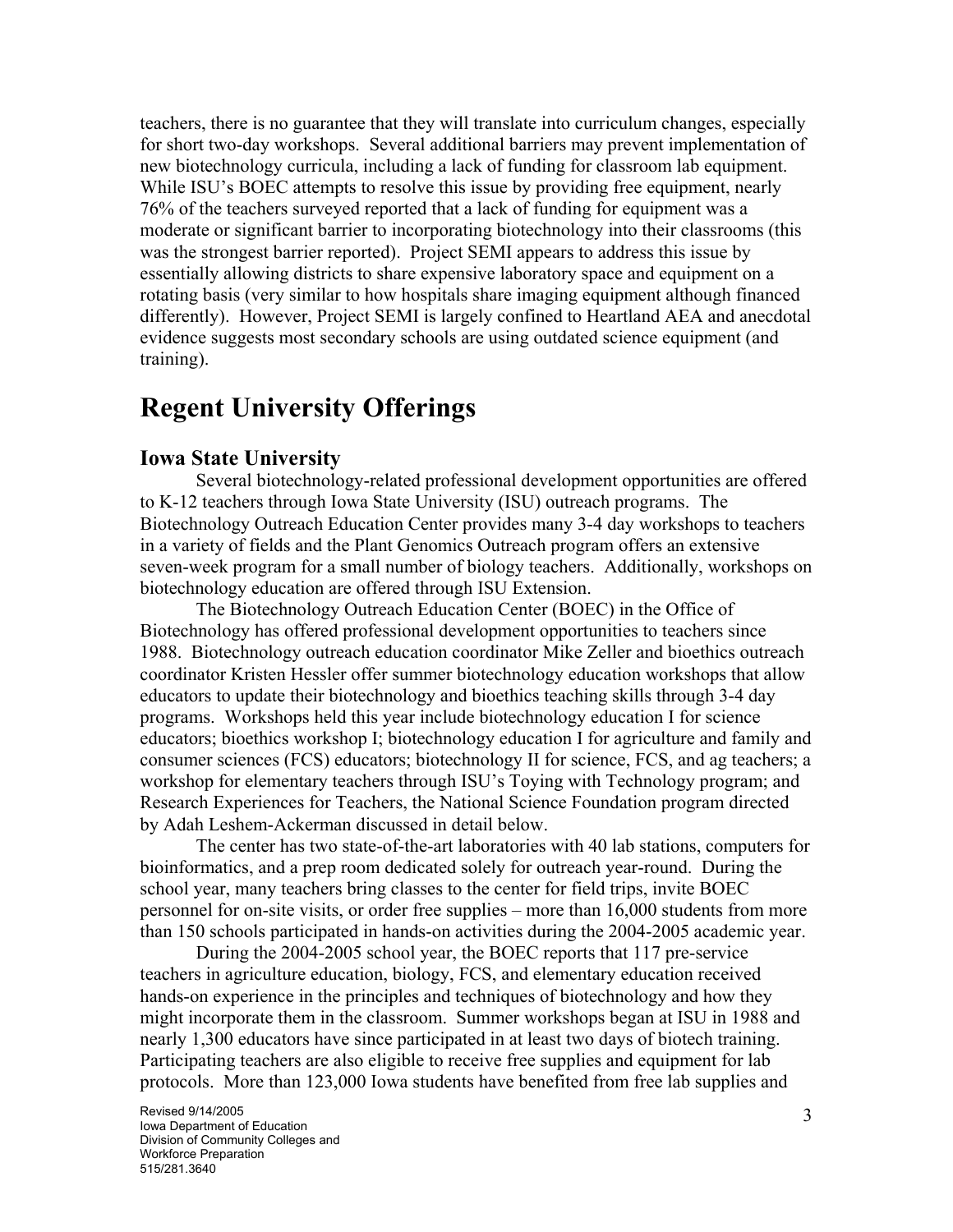materials. Funding for workshop materials and \$50/day stipends offered to teachers are provided by the ISU Office of Biotechnology and the Iowa Biotechnology Association.

In addition to summer workshops, BOEC also offers online bioethics courses that satisfy staff development requirements. Available courses include: teaching bioethics, ethics and biotechnology, and ethics and animals. Each course requires a minimum of 15 hours online plus an additional 15 hours of reading, writing, and research. Students participate from their homes using personal computers with Internet access. The courses teach educators to critically discuss and teach others about moral issues surrounding particular biotechnologies. The teachers participate in asynchronous discussions (posting messages to discussion lists) and create an activity report, lesson plans, or other educational activities.

The Plant Genomics Outreach program offers pre-service and in-service biology teachers (grades 7-12) research opportunities in molecular biology, biotechnology, and genomics. Funded by the National Science Foundation (NSF), the seven-week program allows teachers the opportunity to conduct research under the mentorship of a distinguished group of faculty. Teachers gain first hand experience in the design, methods and analysis of research in the selected fields. The teachers also build relationships with career scientists and other teachers that may translate into better classroom instruction.

The program starts with a three-day training session at the ISU Office of Biotechnology (in Ames) after which teachers move to research labs where they work for 30 hours per week for six and a half weeks under the guidance of university faculty members. The teachers connect their research to current learning theory and develop classroom materials. At the end of the program, the participants present their materials to the curriculum and instruction staff.

Plant Genomics Outreach Coordinator Dr. Adah Leshem-Ackerman said participating teachers leave with a clearer sense of how science is conducted in a laboratory setting. The teachers get an in-depth understanding of theory, lab techniques, and applications (which she said few learn while in teacher training). Through the program, teachers also update their curricula to better serve students and incorporate hands-on learning opportunities (in the areas of genetics, microbiology, and biotechnology) into their lesson plans.

Leshem-Ackerman said teachers have been using the experience to enhance classroom activities. After the end of the first academic year following the program, teachers are asked to submit a report on how the program has influenced their curriculum (together with lesson plans and experiments developed as a consequence of the internship). The reports and focus groups, held six months after the program is complete, have shown that teachers are incorporating what they have learned into their classes in a variety of ways.

ISU Extension's Science, Engineering and Technology (E-SET) program offers curriculum, educator workshops, student activities, and other resources for individuals interested in science and technology education for youth. Workshop topics have included biotechnology, bridge design, kitchen science, exploring the universe, rocketry, climate change, and more. The biotechnology workshop can be customized to include instruction in laboratory protocols, DNA extraction and fingerprinting, biotechnology basics, youth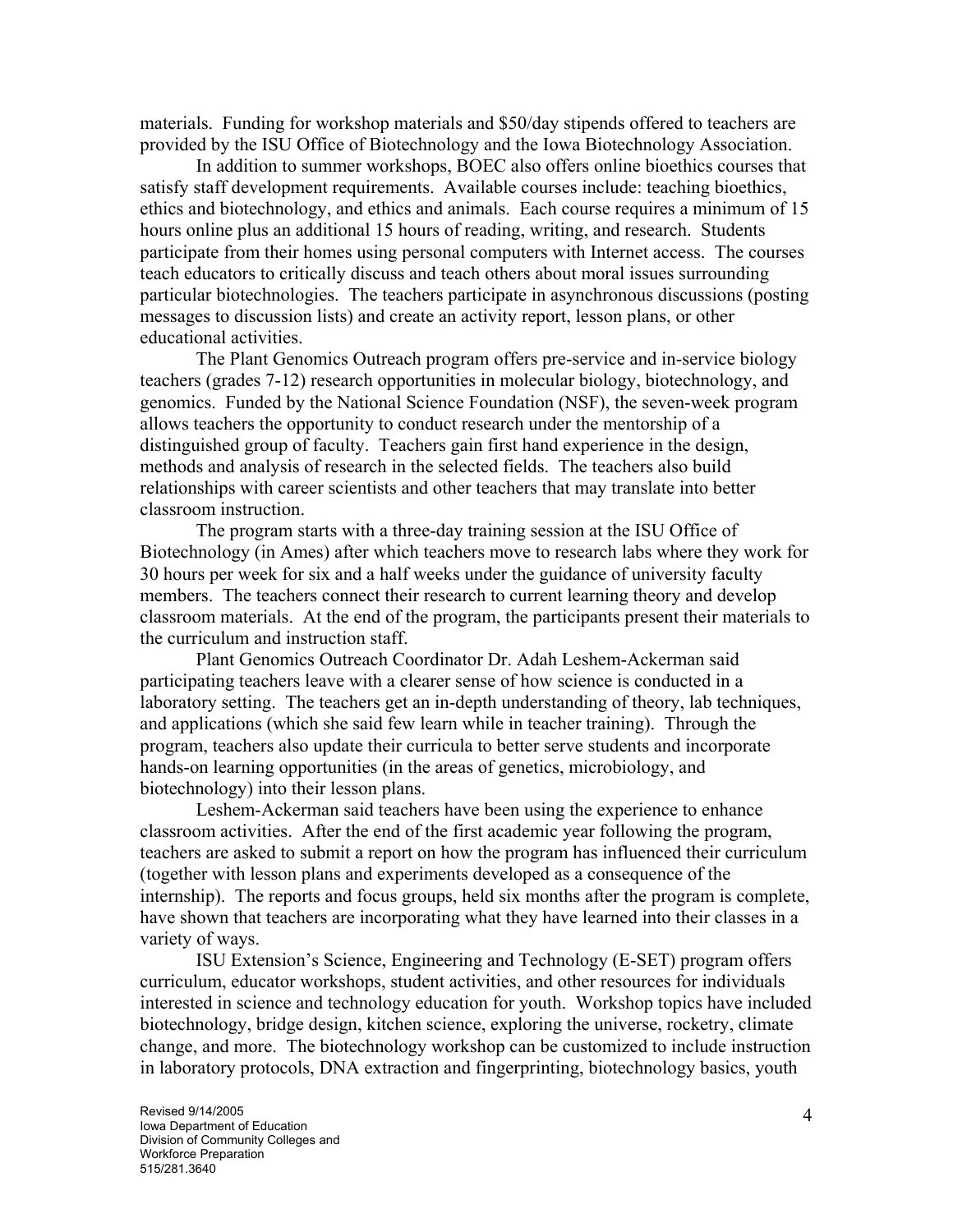biotech summer camps and biotech school enrichment programs. The workshops are a minimum of six hours in length and are provided to all K-12 educators.

This summer, four workshops titled "Implementing biotechnology across the grades" will be held at AEAs 2, 8, 12, and 14. The two-day E-SET workshops are open to grades 4-12 and the content varies based on the teachers attending. The workshop will include hands-on biotechnology activities and labs with an emphasis on biotechnology laboratory protocols and necessary preparation techniques for labs in DNA extraction and DNA fingerprinting.

### **University of Iowa**

The University of Iowa offers several professional development opportunities to educators at both the elementary and secondary levels. Some of these workshops show elementary teachers how to adapt inquiry-based science class teaching methods promoted by the National Science Foundation (NSF).

The "Teachers as Action Researchers" Project provided a vehicle for professional development to 79 teachers from 38 different school districts. The focus was implementing action research in the classroom. Through the professional development of teachers, the goal was to improve classroom practice and raise student achievement scores. About 48 of the participating teachers are served via the ICN. Science Education Professor Edward Pizzini coordinated the program.

Pizzini also leads the Science Narrowing Achievement Gap (SNAG) project which tracks students from high poverty, low socioeconomic backgrounds, and that are underachievers to determine the achievement gap between them and their peers. The project provides professional development opportunities to teachers to assist them in instructing these groups of students.

The Iowa Chautauqua Assisting with Reforms Project was first initiated in 1983 and consists of two-week summer workshops for K-9 teachers. This year, the program showed teachers how to adapt science class teaching methods promoted by the NSF (inquiry-based). The project aimed to foster collaboration between 36 teachers (primarily from Charles City and Cedar Falls) through web-based interactions. Partnering with AEA 267, the project also involved three-day short follow-up courses in the fall and spring for teachers to report on the use of modules and assessment results. Science Education Professor Robert Yager coordinated the program using a \$90,000 grant from the Iowa's Teacher Quality State Grant Program.

A similar project called SMILE (Science and Mathematics Inquiry Learning Enhancement) was offered through the UI Science Education Center. Also funded by a \$90,000 grant from the Iowa's Teacher Quality State Grant Program, the project was a collaboration involving science and mathematics faculty, Grant Wood AEA, and five eastern Iowa school districts. The goal was to increase science and math achievement of all grade 5-8 students who qualify for free and reduced price meals. The project was directed by John Dunkhase, coordinator of the Secondary Science Teacher Education Program in the College of Education at UI.

Revised 9/14/2005 Iowa Department of Education Division of Community Colleges and Workforce Preparation 515/281.3640 5 Each of the previous three projects was completed in June 2005, Usha Mallik of the University of Iowa reported. A new three-year project, called SMARTS (Science and Mathematics Avenues to Renewed Teachers and Students), recently started being offered to K-6 teachers to increase student achievement in science and mathematics. The project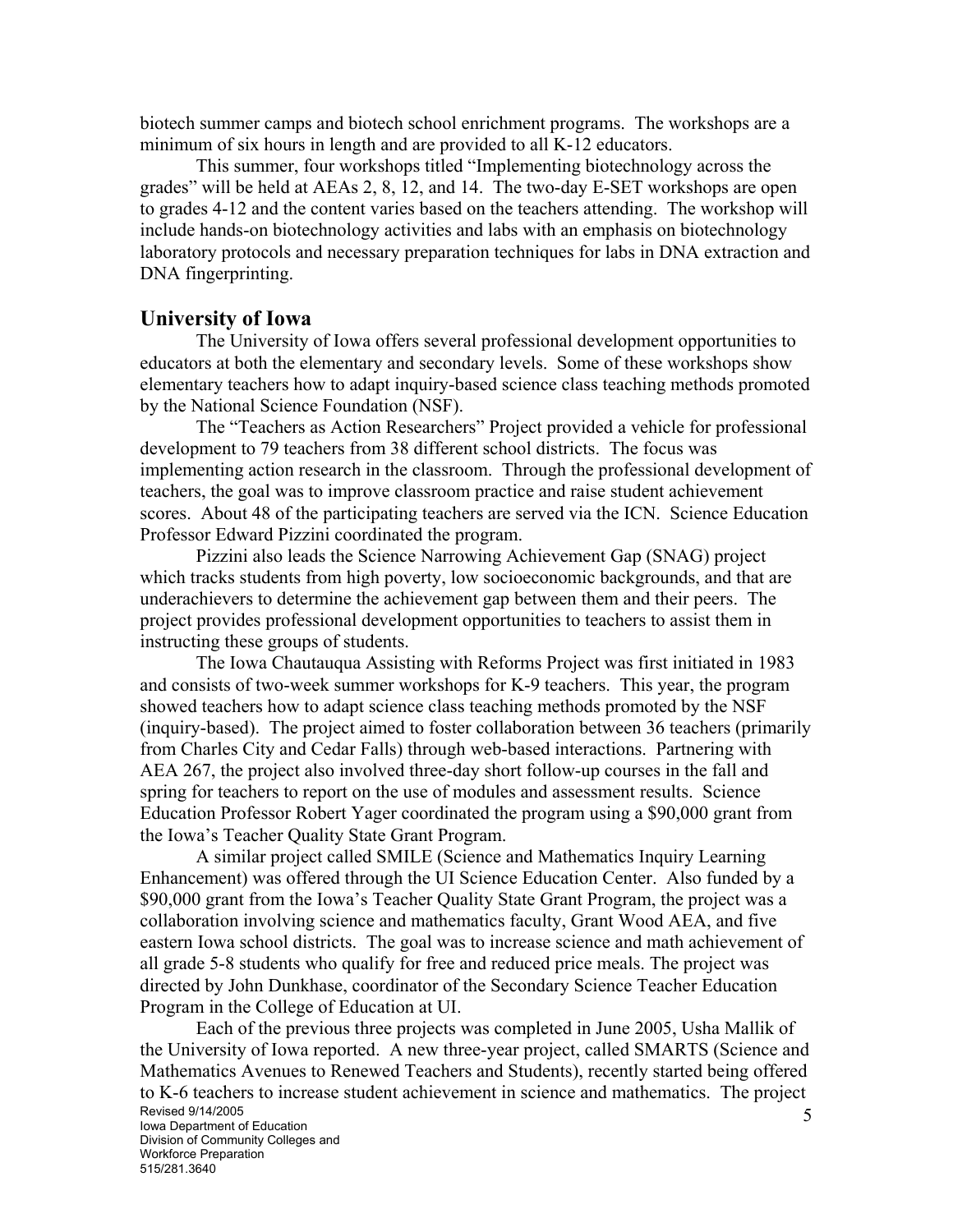involves a professional development program consisting of intensive summer institutes, academic year lesson-study groups and seminars, and implementation assistance, Mallik reported. Funded by a grant from the federal Mathematics and Science Partnership Program, the project was created through the joint planning of the UI Science Education Center, UI Department of Mathematics, Grant Wood AEA, and six high-need local school districts.

Over the three-year period, 50 teachers will be trained in inquiry-based methods through the SMARTS effort. The project will provide 120 hours of continuous professional development to nine teams, each composed of four to six teachers, as well as principals from six school districts. SMARTS is coordinated by John Dunkhase and Walter Seaman.

Another project, which has yet to be named, will involve professional development in the areas of physical science and bioscience. The one-year project will involve 5-8 teachers and run throughout the academic year, project coordinator Usha Mallik reported. The pilot project is being offered in collaboration with Grant Wood AEA and local school districts.

#### **University of Northern Iowa**

The University of Northern Iowa offers summer professional development opportunities for science teachers in the areas of molecular biology and biotechnology.

Participants in the three-credit molecular biology course experience conceptual models and hands-on learning of molecular cloning and DNA analysis. Computer-based tools are used to analyze and understand DNA genomes. Exercises that can be adapted for use in high school classrooms are also introduced.

The biotechnology course is a one-credit, five-day workshop providing teachers with knowledge of biotechnology principles and lab techniques. Teachers learn classroom activities in DNA extraction and quantification from various sources, DNA transformation, DNA fingerprinting, bioinformatics, market gene expression, DNA isolation, recombinant DNA techniques, DNA amplification, sequencing, genomics, bioethics, and more.

In addition to the two courses previously noted, upper level biology courses are offered as professional development opportunities at Lakeside Lab near Lake Okoboji.

## **Community College Offerings**

#### **Indian Hills Community College**

Indian Hills Community College offers two-day programs on genetic engineering, fermentation, and ethanol production to science teachers. Program Coordinator Janet Paulson said the two-day, grant-funded programs are offered through a partnership with AEA 15. Participating teachers earn either one graduate credit from Morningside College or one re-licensure credit from AEA 15 for each workshop.

In the genetic engineering and fermentation program, participating educators genetically engineer a nontoxic strain of E. coli bacteria to produce a Green Florescent Protein (GFP). The modified E. coli is then fermented in large batches and through processes called cell lysis and hydrophobic interaction chromatography the GFP is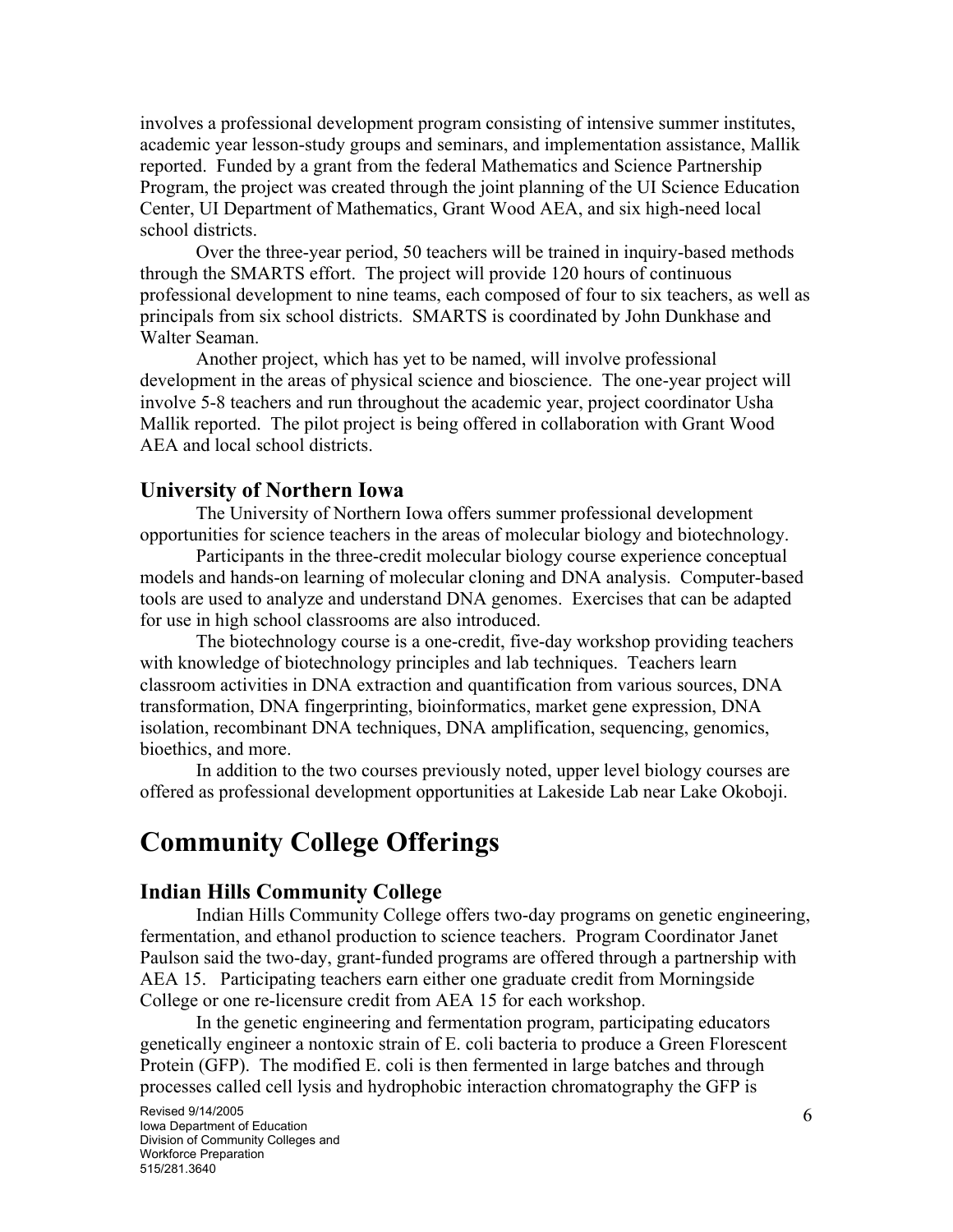extracted and purified. GFP is a protein produced by a jellyfish that glows green under UV light. The gene responsible for GFP has been inserted into a plasmid (circular piece of DNA) that is readily taken up by the E. coli bacteria and incorporated into it's own genetic makeup. Paulson noted this is similar to procedures and processes used throughout the biotech world to manufacture and purify proteins. Participants also work with IHCC's virtual fermenter (using the college's virtual reality system) and observe a demonstration of process control equipment.

IHCC also offers a two-day advanced fermentation program to teachers. Participating educators explore the industrial fermentation of a value-added agricultural product and explore the biological and economic aspects of fermentation. The program includes hands-on laboratory activities as well as lectures and computer-based activities.

A two-day workshop is held for agriculture and science teachers on ethanol production. The course includes a series of labs (including wet milling of corn, malting of corn, mashing, fermentation of alcohol, and aspects of distillation) and lectures. Participating teachers receive a kit with instruction materials.

#### **Eastern Iowa Community College**

Eastern Iowa Community College has offered a number of biotech workshops for high school teachers in conjunction with Iowa State University in past years. However, in recent years, opportunities have been limited. The most recent workshops offered to high school teachers included a workshop for high school agriculture teachers on biotechnology research and a half-day workshop for high school chemistry teachers. Both workshops were offered through a partnership with Monsanto, EICC Chief Academic Officer Jeff Armstrong noted. EICC Biology Instructor Paul Mayes has been actively involved with workshops for high school science teachers offered by ISU during summer months in Ames. However, the details of these activities were not available because Mayes is out of the office for the summer.

EICC's Advanced Technology Environmental Education Center (ATEEC) also offers professional development opportunities to K-12 teachers. Each June, the ATEEC Fellows Institute provides K-12 and community college instructors the opportunity to study the latest information and research on current environmental issues. For the 2005 Institute, ATEEC invited 20 exceptional high school and community college science, math, and environmental technology teachers (from a national pool of applicants) to evaluate the social injustices and human health risks against the environmental benefits of recycling. The University of Northern Iowa hosted the week-long program which classroom and research activities appropriate for high school and college students. The Fellows were paid to provide their expertise and experience in curriculum development and program improvement projects for the National science Foundation which funds ATEEC. Each year, new curricular materials are developed for the selected theme and are distributed nationally by ATEEC.

The Fellows Institute is currently the only professional development program provided by ATEEC to K-12 teachers, however, in past years other grant-funded programs and workshops have been offered. ATEEC's mission is to improve environmental technology education through curriculum development, professional development, and program improvement.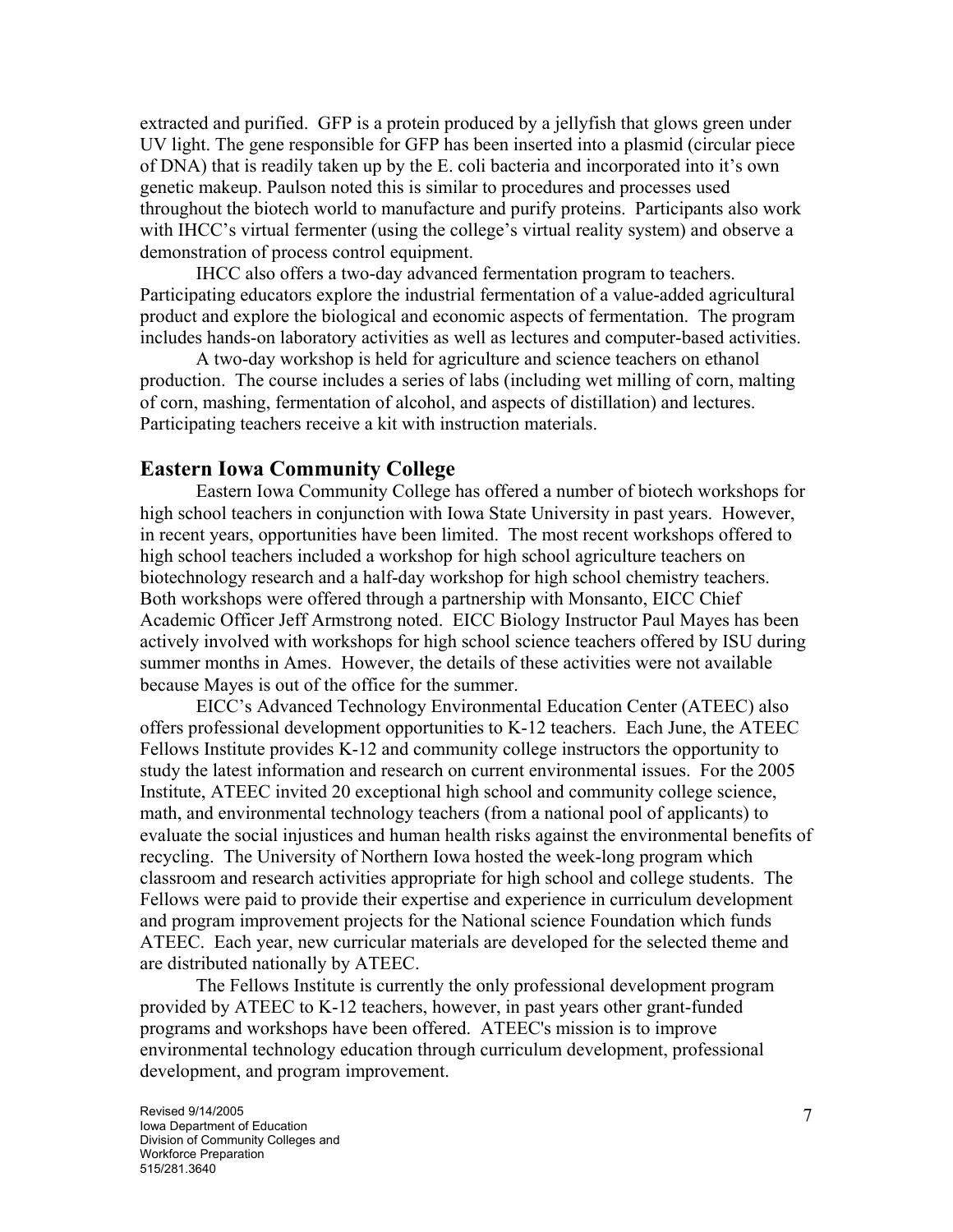#### **Kirkwood Community College**

Kirkwood Community College offered a workshop on biopharmaceuticals to educators this summer. The three-day workshop, offered in partnership with AgrowKnowledge, provides awareness of a method of using renewable resources to produce pharmaceuticals, the skill sets needed for a career in biopharming, and the potential impact new technologies will have on production agriculture. Educators can receive reimbursement for mileage, lodging, and meals up to \$300. The workshops are funded through a NSF grant and with support from Pioneer Hi-Bred International.

#### **Des Moines Area Community College**

Des Moines Area Community College has also offered bioscience professional development opportunities to public school teachers. Biotechnology Program Chair Jane Bradley said the college offered a series of workshops to teachers in conjunction with Project SEMI. The single day, 3-4 hour workshops covered areas such as horizontal gel electrophoresis. DMACC's industry partners Integrated DNA Technologies and Pioneer Hi-Bred have also hosted teacher workshops using their own curricula, she said.

### **North Iowa Area Community College**

North Iowa Area Community College has offered professional development opportunities to elementary school teachers in the areas of math and science. The college recently participated in an NSF-funded project to strengthen math and science teacher preparation. During the 2005-2006 academic year, NIACC math and science faculty will pilot a learning community program that combines math and science instruction for elementary school teachers.

### **Western Iowa Technical Community College**

Western Iowa Technical Community College does not offer any science-related professional development, WITCC Chemistry Instructor Dr. Renee Romig said. However, she noted that if funding were available, the science department would be interested in providing professional development to high school science teachers.

### **Northwest Iowa Community College**

Northwest Iowa Community College partnered with AEA 10 this year to provide professional development opportunities to middle school math and science teachers. The grant-funded workshops, however, are not bioscience-related, NCC Dean of Arts and Science/Business/Health Dr. Rhonda Pennings reported.

#### **Other community colleges**

The remaining community colleges either reported that they do not offer professional development opportunities to K-12 teachers in the area of science or they did not respond to the survey.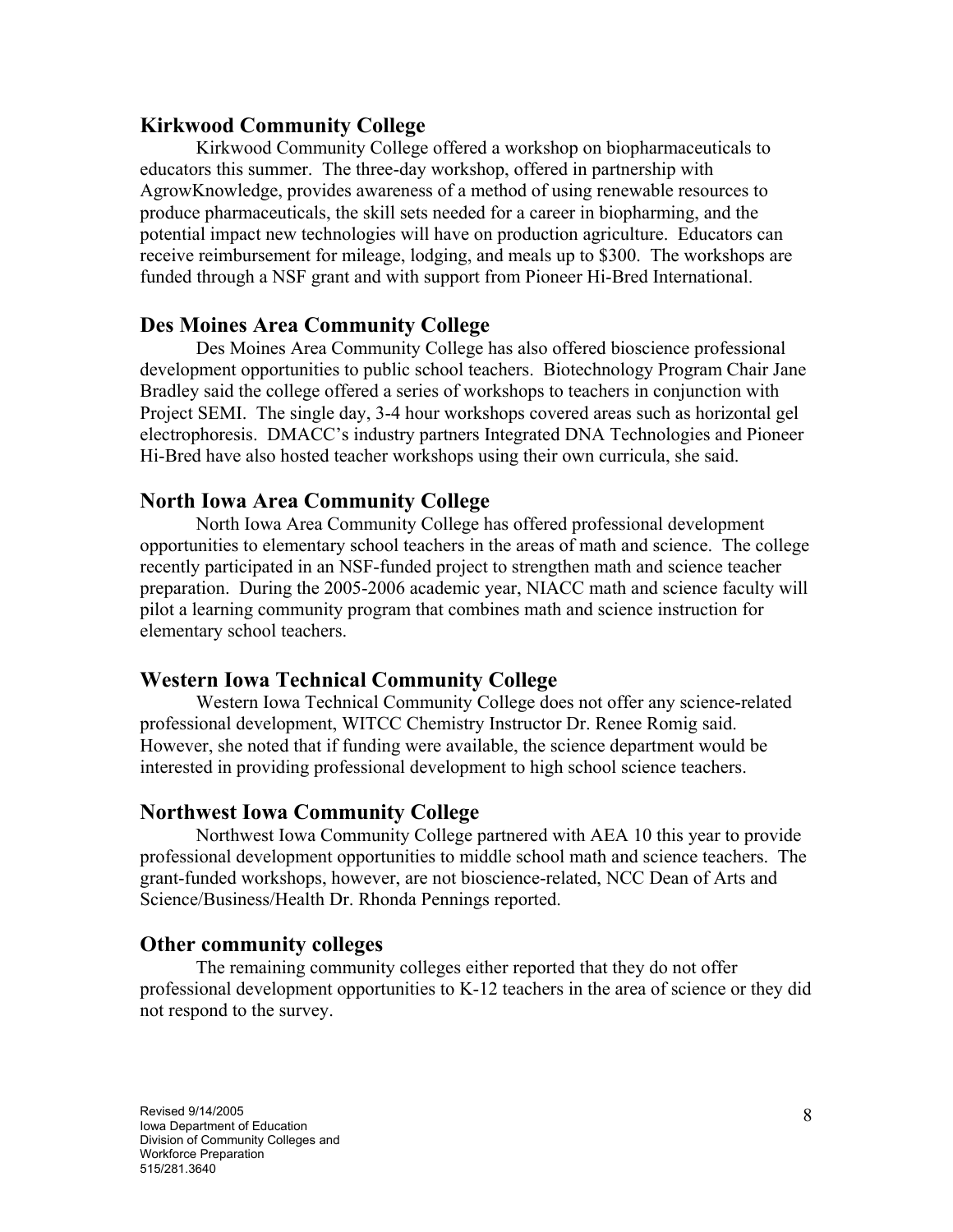## **Area Education Agency Offerings**

Much of the K-12 professional development activity occurs through Area Education Agencies (AEAs). Many of the activities offered this summer are in the areas of inquiry-based science for elementary school educators though a couple workshops and institutes appear to deal directly with biotechnology. Virtually all of the workshops meet educators' license renewal credit requirements.

## **Keystone AEA 1**

No offerings related to bioscience or inquiry-based teaching methods were available during the past year, AEA 1 Science Consultant Peg Christensen reported. Christensen said her agency refers teachers to the biotechnology workshops offered by ISU.

## **AEA 267**

Area Education Agency 267 has offered a variety of professional development opportunities to educators in the area of science. Area 267 Science Consultant Darrin Strike reported that two-day, inquiry-based science workshops were offered twice over the past year in all three of the AEA's regions. More than 110 teachers were trained through this initiative, Strike said.

The most recent workshop trained teachers to use Full Option Science System (FOSS) kits in the classroom. FOSS-based K-8 science programs engage students in inquiry – they construct an understanding of science concepts through their own investigation and analyses, using laboratory equipment, student readings, and interactive technology. The program integrates reading, writing, and mathematics with students exercising logical thinking and decision-making skills appropriate to their age level. Level II, two-day FOSS workshops will be held this fall. Strike said he expects inquirybased science workshops for elementary school teachers to continue next year.

In addition to the FOSS workshops, a two-day workshop for science teachers on Palm Imagiworks and Vernier Datalogger software was completed in June. Strike said the class and software helps teachers use data collection and analysis in the classroom.

AEA 267 has also created networking opportunities for teachers in the north and south regions of the agency. A four-hour science-oriented networking session introduced teachers to the state teacher of the year as well as representatives from the Department of Education. The session was followed by breakout sessions allowing teachers to get detailed information on items they were interested in. Other networking opportunities have been set for the fall of 2005 and the following spring.

In the northern region of AEA 267, a group of teachers has been participating in the Iowa Chautauqua Assisting with Reforms Project at the University of Iowa. Recently, the group attended an "inquiry network" where they shared inquiry-based teaching strategies as part of the program's follow-up. See the University of Iowa section for more details.

In partnership with ISU Extension, a two-day workshop on implementing biotechnology in the classroom will be held this summer. See the Iowa State University section (above) for more details.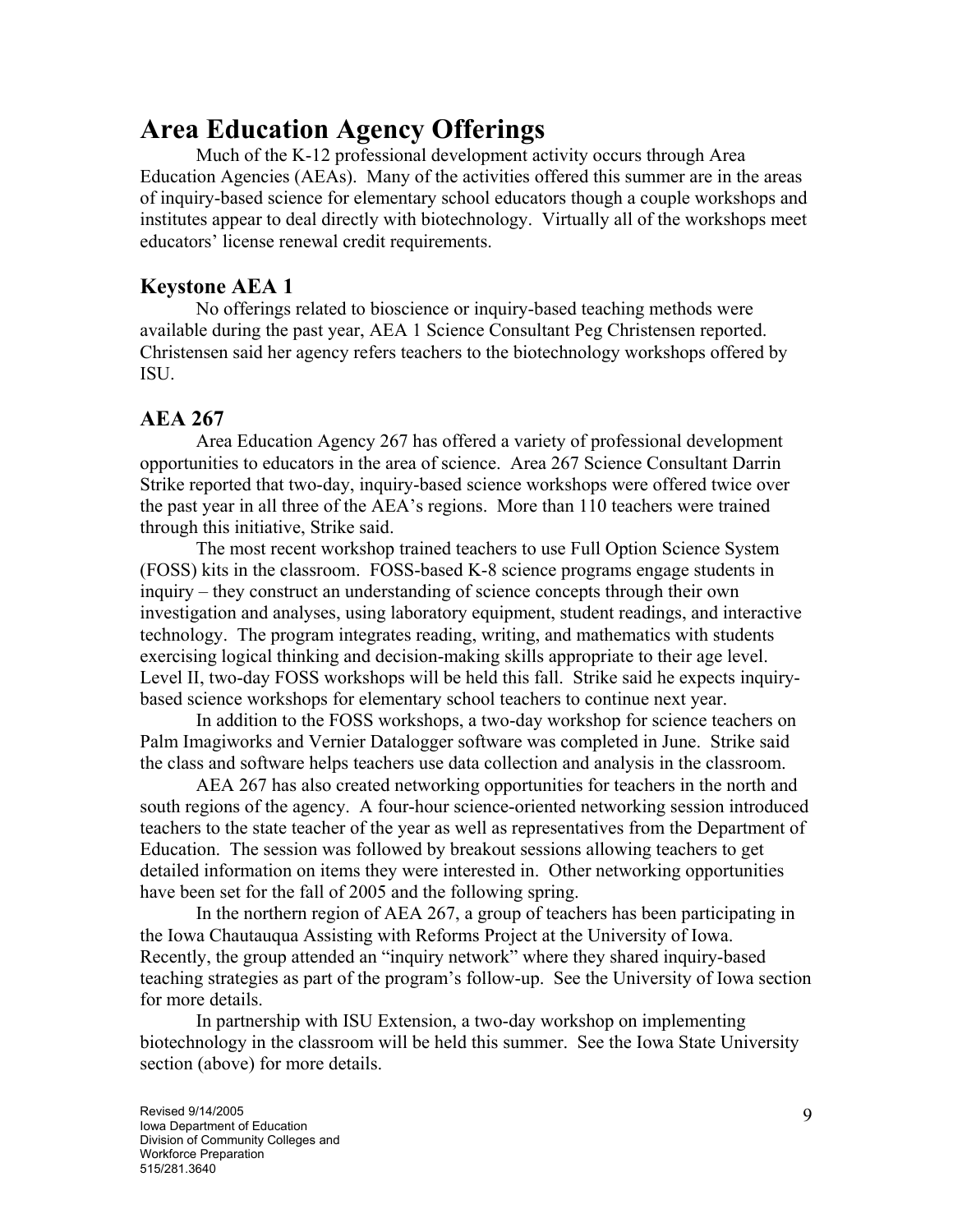AEA 267 also partners with Morningside College and Drake University to offer graduate credit opportunities. However, none of the courses recently offered appear to be related to elementary or secondary science instruction.

#### **AEA 4**

AEA 4 has offered inquiry-based science workshops to elementary school teachers, however, no biotechnology-related workshops have been offered for high school science teachers.

AEA 4 Science Curriculum Consultant Brian Nelson said biotech workshops had been offered to high school science teachers in conjunction with ISU but not within the last nine years. During the 2004-2005 academic year, AEA 4 partnered with NCC to provide a series of middle school level workshops on science, mathematics, and integrating technology, Nelson said.

This summer, two inquiry-based science professional development opportunities were offered to K-12 instructors. In June, AEA 4 partnered with Western Hills AEA to offer a three-day conference with presentations and breakout sessions targeting elementary, middle, and high school teachers. Topics included using FOSS and other kits to provide inquiry-based activities and experiences. In July, a two-day workshop was offered focusing solely on the implementation of FOSS kits in the classroom.

### **Prairie Lakes AEA 8**

Area Education Agency 8 (Prairie Lakes) has not offered any professional development opportunities to K-12 instructors in science fields (including inquiry-based science workshops) during the past year, Dr. Leslie Moore reported. However, in partnership with ISU Extension, a two-day workshop on implementing biotechnology in the classroom will be held this summer. See the Iowa State University section for more details.

### **Mississippi Bend AEA 9**

Area Education Agency 9 (Mississippi Bend) is offering several professional development opportunities in the area of science for educators. Two of the courses are offered online through a partnership with Drake University and all of the summer activities involve inquiry-based science teaching methods promoted by the National Science Foundation.

The first is titled "Hands-on/Minds-on Science in the Elementary Classroom." In this course, teachers learn various ways to introduce and teach grade appropriate science concepts (incorporating National Science Teacher Association standards). The class is offered online in conjunction with Drake's LessonLab programs (LessonLab is a Pearson Education company). A similar online course is being offered to middle school teachers, providing them with active and problem-based learning strategies to engage all of their students in science learning. Both online courses are 12 weeks in length and are available for both re-licensure and graduate credit from Drake.

Mississippi Bend also offers a course titled "Inquiry Science Learning 2005" which examines the rationales for inquiry-based teaching and learning cited in National Science Education Standards and research literature. Inquiry learning is modeled by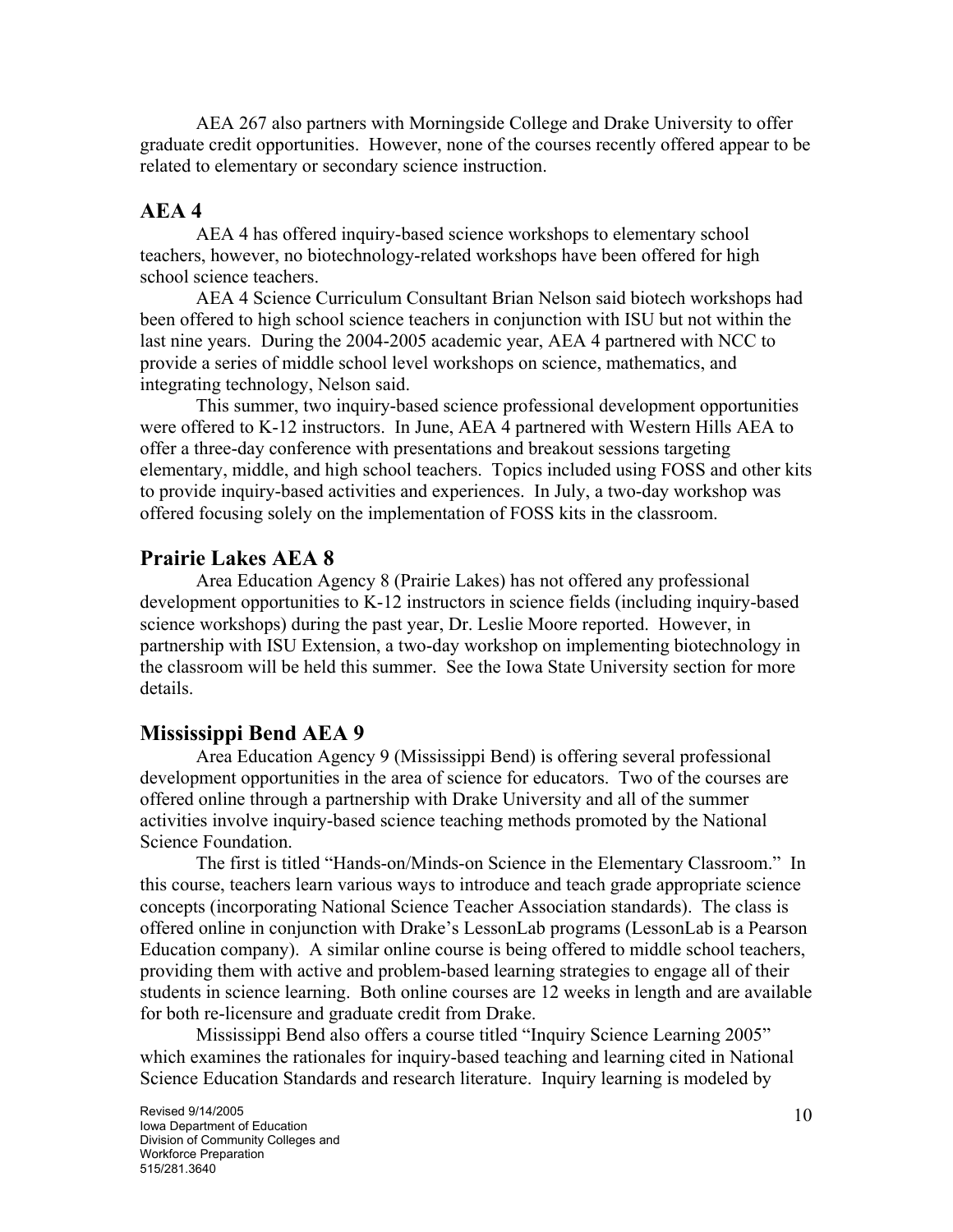having participants experience scientific investigations of common phenomena. The workshop makes connections between inquiry-based learning and scientific literacy.

A fourth workshop for elementary school teachers explores a series of classroom activities inspired by the American Chemical Society and developed by chemistry and science education faculty at St. Ambrose University. The chemistry-related activities involve the hands-on learning of the physical properties of liquids (e.g. buoyancy, density), experimenting with polymers, and electrochemistry (e.g. building batteries made of fruit and nails). Participating teachers receive kits enabling them to perform the activities with their classes and prepare an activity to present to other teachers.

Mississippi Bend also offers a two-day workshop in the using of the Atlas of Science Literacy, developed by the National Science Teachers' Association (NSTA), to design science lessons. In the workshop, teachers develop an inquiry lesson and assessment instrument that is peer-reviewed and revised before being presented to other workshop participants.

AEA 9 Head of Staff Development Georgianna Koenig reported that Mississippi Bend has offered a one-credit, two-day workshop last fall titled "Using Kits as a Tool to Teach Inquiry-Based Science." Teachers worked in teams to learn simple effective techniques for creating lab notebooks and using the FOSS kits in the classroom.

Koenig noted AEA 9 partners only with Drake University to offer professional development to K-12 educators and does not offer opportunities through EICC.

#### **Grant Wood AEA 10**

Area Education Agency 10 (Grant Wood) has provided a number of inquiry-based science in-service opportunities to teachers, however, few opportunities have been available to high school science instructors. Professional development workshops for high school science educators have been offered through ISU (electrophoresis kits have been provided to several area science teachers), however, all have been located in Ames, AEA 10 Science Curriculum Consultant Bruce Frana reported.

For elementary school teachers, the Van Allen Science Teaching Center (VAST Center) at AEA 10 provides leadership and support for exemplary science learning environments in area classrooms. In addition to creating curricula, classroom materials, and assessment strategies, the center provides professional development opportunities for teachers and administrators. A number of science kit workshops are among the opportunities.

Grant Wood AEA also offers a Science Inquiry Institute -- a 2-4 year collaborative learning program focused on implementing inquiry in the science classroom. Districts send K-12 teacher teams or individual teachers to learning sessions held throughout the year to study the inquiry research base, learn about inquiry-based instruction, and implement the strategy in the classroom. AEA science curriculum consultants conduct the institute and provide ongoing technical assistance and support to participating teachers. Currently, 13 districts are participating in the program.

### **Heartland AEA 11**

Area Education Agency 11 (Heartland) partners with the Iowa State University Biotechnology Outreach Education Center (ISU BOEC) to provide workshops and other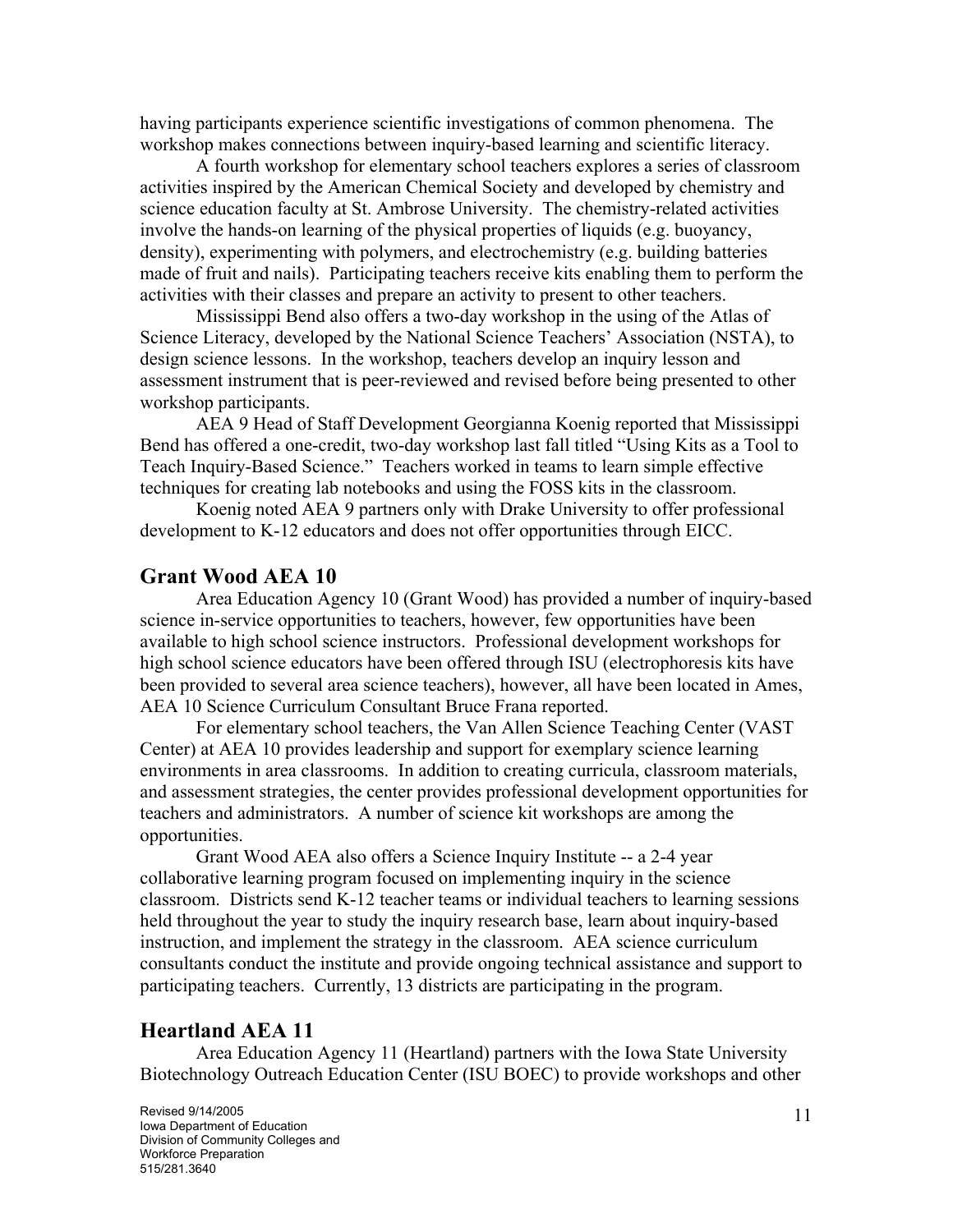professional development opportunities (see the section about ISU for details). Additionally, AEA 11 is offering an inquiry-based science workshop for middle school teachers. The two-day program explains how teachers can implement FOSS (an NSF funded science curriculum). Teachers will also learn how to integrate technology into their science classrooms and to teach using an inquiry-based approach. A variety of FOSS kits are available (e.g. planetary science, electronics, force and motion), but the program will likely focus on life science and physical science modules. Participating teachers develop materials they can use in the classroom.

A second workshop offered by Heartland focuses on helping K-6 educators meet science and literacy goals through the use of FOSS kits. Participants will learn how to integrate the hands-on/minds-on science kits (which connect math, literature, and other areas) into their curricula. Teachers are given the option of selecting from a range of FOSS kits and manuals.

Heartland AEA Science Curriculum Consultant John Stiles reported that the only other bioscience professional development opportunity offered during the past year has been in conjunction with Project SEMI. The AEA has spearheaded the industrysupported SEMI project, offering three workshops for lead teachers in the program (DMACC has also provided workshops through their partnership). The lead teachers will act as mentors for other teachers next academic year. The SEMI lab will travel to high schools (primarily in AEA 11) during the academic year spending roughly one week at each school.

#### **Western Hills AEA 12**

Area Education Agency 12 (Western Hills) partners with AEA 4 to provide professional development opportunities to educators within their area, however, no science-related offerings were listed on their website for this summer.

In partnership with ISU Extension, a two-day workshop on implementing biotechnology in the classroom will be held this summer. See the Iowa State University section (above) for more details.

Unable to reach science consultant.

#### **Loess Hills AEA 13**

Area Education Agency 13 (Loess Hills) is offering a summer course on using scientific inquiry in the elementary classroom. The two-day workshop introduces teachers to the process of implementing inquiry-based instruction and assessment into their existing science program. Graduate credit for the course is available through a partnership with Drake University.

AEA 13 has also partnered with ISU to provide professional development to two specific districts, Science Consultant Kim Wise noted. The Science Writing Heuristic program is an inquiry-based approach with strong literacy connections. Teachers spend two weeks during the summer and three days during the school year working with the program. Wise said teachers are expected to do full implementation with ongoing support from the AEA (a consultant visits the district a couple of times each month). However, because of grant requirements, the SWH program is not open to all teachers.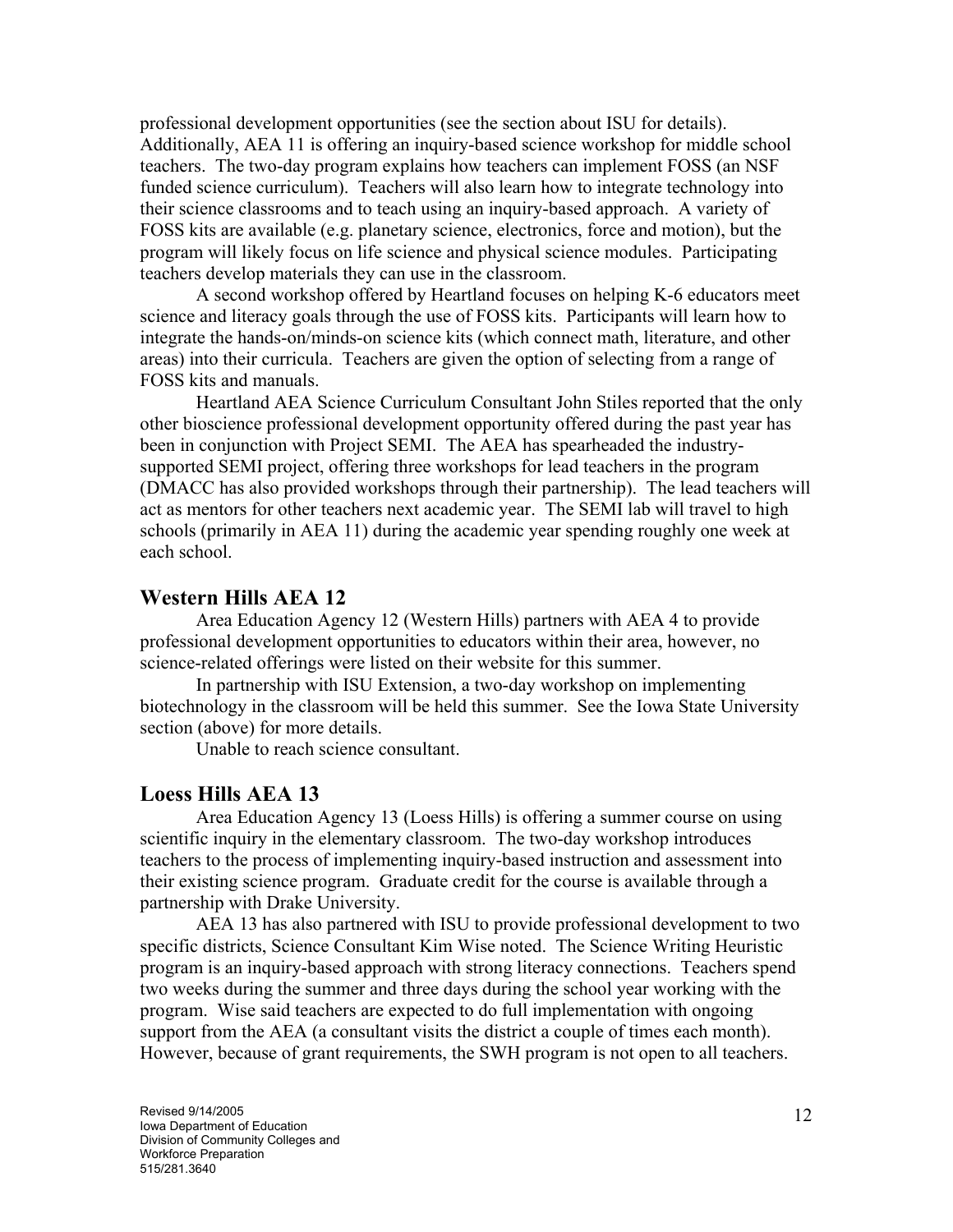## **Green Valley AEA 14**

No related offerings were listed for the summer. However, AEA 14 Technology/Science Curriculum Consultant Dave Blair reported that workshops and courses have been offered in the past. Blair has created a series of classes (three graduate credit hours) for upper elementary and middle school teachers involving hands-on, inquiry based science, however, there has been little interest in it thus far.<sup>[1](#page-12-0)</sup>

During the summer of 2004, some hands-on, inquiry-based activities were held. A few years before, AEA 14 partnered with ISU and SWCC (utilizing their laboratory space since AEA's generally do not have such facilities) to offer biotechnology-related workshops.

In partnership with ISU Extension, a two-day workshop on implementing biotechnology in the classroom will be held this summer. See the Iowa State University section for more details.

## **Southern Prairie AEA 15**

Area Education Agency 15 (Southern Prairie) has partnered with Indian Hills Community College to offer three courses in genetic engineering, ethanol production, and fermentation to educators (see the section about IHCC for details), AEA 15 Professional Development Coordinator Karen Brown reported.

## **Great River AEA 16**

No related offerings were available during the past year, AEA 16 Science Consultant Kathy Mainz reported.

# **Private Colleges and Universities**

## **Drake University**

Drake University offers a number of workshops and other professional development opportunities through its Distance Learning Program (Skylight). The university partners with several AEAs to make the courses available statewide. In past years, biotechnology courses have been offered. However, none of the courses currently offered appear to be bioscience-related.

## **Other Private Colleges**

Other private higher education institutions such as Morningside and Dordt also partner with AEAs to offer professional development opportunities to K-12 teachers (often allowing teachers to receive graduate credit). However, few appear to be in science areas. In this report, programs offered by private colleges through AEAs are listed under the AEAs that offer them.

 $\overline{a}$ 

<span id="page-12-0"></span><sup>&</sup>lt;sup>1</sup>Blair noted that many elementary teachers have lacked the time to take science-related courses given the heavy load of reading and mathematics (associated with NCLB). However, he expects science education to enter the spotlight within the next year or so as the Iowa Department of Education's Every Learner Inquires (ELI) initiative moves forward. The emphasis is likely to be on elementary science instruction, he noted, with fewer opportunities for professional development of high school science teachers available outside of